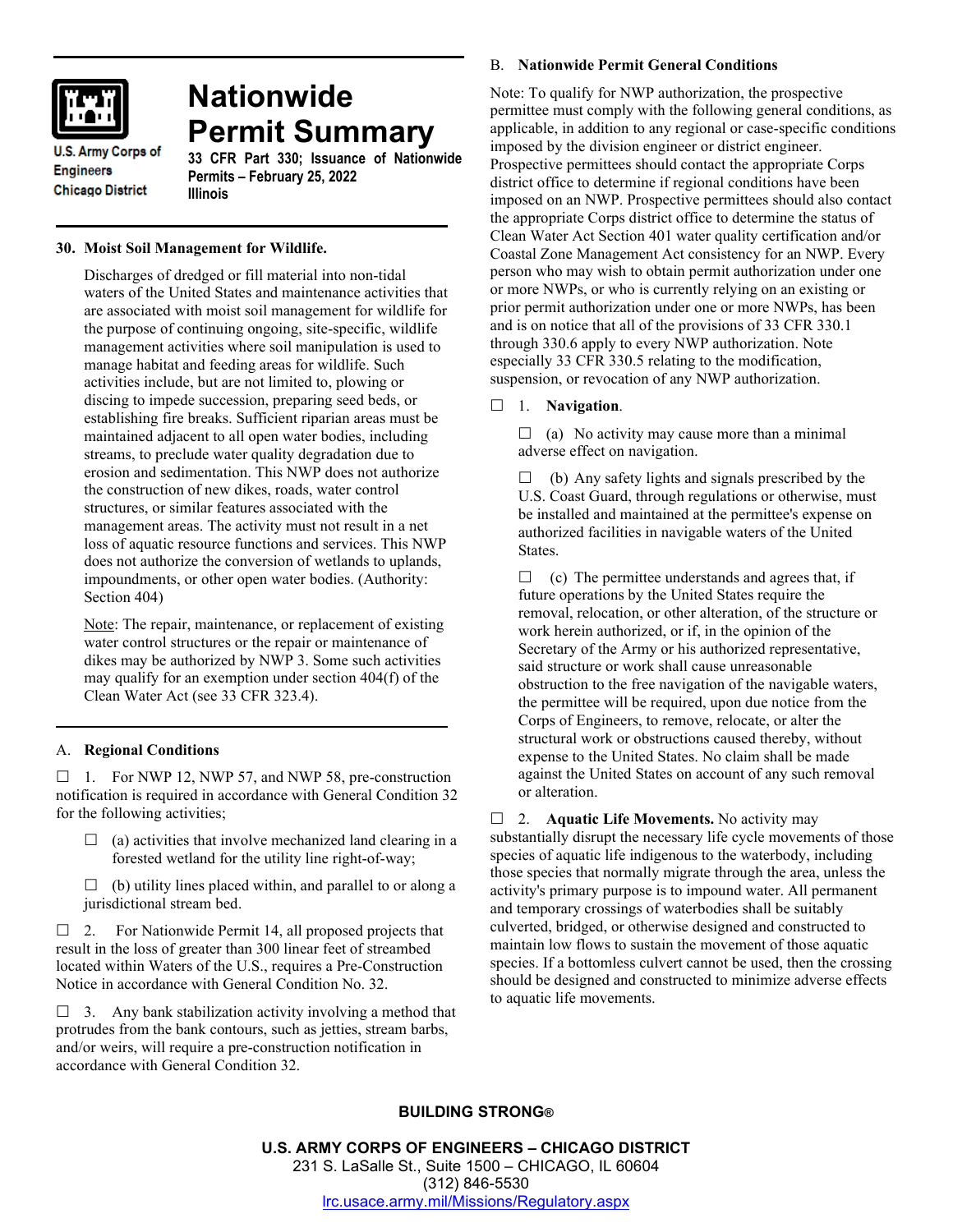#### Nationwide Permit 30 Summary – Chicago District Illinois **Page 2 Page 2**

 3. **Spawning Areas**. Activities in spawning areas during spawning seasons must be avoided to the maximum extent practicable. Activities that result in the physical destruction (e.g., through excavation, fill, or downstream smothering by substantial turbidity) of an important spawning area are not authorized.

 4. **Migratory Bird Breeding Areas.** Activities in waters of the United States that serve as breeding areas for migratory birds must be avoided to the maximum extent practicable.

 5. **Shellfish Beds**. No activity may occur in areas of concentrated shellfish populations, unless the activity is directly related to a shellfish harvesting activity authorized by NWPs 4 and 48, or is a shellfish seeding or habitat restoration activity authorized by NWP 27.

 6. **Suitable Material**. No activity may use unsuitable material (e.g., trash, debris, car bodies, asphalt, etc.). Material used for construction or discharged must be free from toxic pollutants in toxic amounts (see section 307 of the Clean Water Act).

 7. **Water Supply Intakes**. No activity may occur in the proximity of a public water supply intake, except where the activity is for the repair or improvement of public water supply intake structures or adjacent bank stabilization.

 8. **Adverse Effects from Impoundments**. If the activity creates an impoundment of water, adverse effects to the aquatic system due to accelerating the passage of water, and/or restricting its flow must be minimized to the maximum extent practicable.

 9. **Management of Water Flows**. To the maximum extent practicable, the pre-construction course, condition, capacity, and location of open waters must be maintained for each activity, including stream channelization, storm water management activities, and temporary and permanent road crossings, except as provided below. The activity must be constructed to withstand expected high flows. The activity must not restrict or impede the passage of normal or high flows, unless the primary purpose of the activity is to impound water or manage high flows. The activity may alter the pre-construction course, condition, capacity, and location of open waters if it benefits the aquatic environment (e.g., stream restoration or relocation activities).

 10. **Fills Within 100-Year Floodplains**. The activity must comply with applicable FEMA-approved state or local floodplain management requirements.

□ 11. **Equipment**. Heavy equipment working in wetlands or mudflats must be placed on mats, or other measures must be taken to minimize soil disturbance.

 12. **Soil Erosion and Sediment Controls**. Appropriate soil erosion and sediment controls must be used and maintained in effective operating condition during construction, and all exposed soil and other fills, as well as any work below the ordinary high water mark or high tide line, must be permanently stabilized at the earliest practicable date. Permittees are encouraged to perform work within waters of the United States during periods of low-flow or no-flow, or during low tides.

 13. **Removal of Temporary Fills**. Temporary structures must be removed, to the maximum extent practicable, after their use has been discontinued. Temporary fills must be removed in

their entirety and the affected areas returned to pre-construction elevations. The affected areas must be revegetated, as appropriate.

 14. **Proper Maintenance**. Any authorized structure or fill shall be properly maintained, including maintenance to ensure public safety and compliance with applicable NWP general conditions, as well as any activity-specific conditions added by the district engineer to an NWP authorization.

 15. **Single and Complete Project**. The activity must be a single and complete project. The same NWP cannot be used more than once for the same single and complete project.

# 16. **Wild and Scenic Rivers**.

 $\Box$  (a) No NWP activity may occur in a component of the National Wild and Scenic River System, or in a river officially designated by Congress as a "study river" for possible inclusion in the system while the river is in an official study status, unless the appropriate Federal agency with direct management responsibility for such river, has determined in writing that the proposed activity will not adversely affect the Wild and Scenic River designation or study status.

 $\Box$  (b) If a proposed NWP activity will occur in a component of the National Wild and Scenic River System, or in a river officially designated by Congress as a "study river" for possible inclusion in the system while the river is in an official study status, the permittee must submit a preconstruction notification (see general condition 32). The district engineer will coordinate the PCN with the Federal agency with direct management responsibility for that river. Permittees shall not begin the NWP activity until notified by the district engineer that the Federal agency with direct management responsibility for that river has determined in writing that the proposed NWP activity will not adversely affect the Wild and Scenic River designation or study status.

 $\Box$  (c) Information on Wild and Scenic Rivers may be obtained from the appropriate Federal land management agency responsible for the designated Wild and Scenic River or study river (e.g., National Park Service, U.S. Forest Service, Bureau of Land Management, U.S. Fish and Wildlife Service). Information on these rivers is also available at: http://www.rivers.gov/.

 17. **Tribal Rights**. No activity or its operation may impair reserved tribal rights, including, but not limited to, reserved water rights and treaty fishing and hunting rights.

#### 18. **Endangered Species**.

 $\Box$  (a) No activity is authorized under any NWP which is likely to directly or indirectly jeopardize the continued existence of a threatened or endangered species or a species proposed for such designation, as identified under the Federal Endangered Species Act (ESA), or which will directly or indirectly destroy or adversely modify the critical habitat of such species. No activity is authorized under any NWP which "may affect" a listed species or critical habitat, unless ESA section 7 consultation addressing the consequences of the proposed activity on listed species or critical habitat has been completed.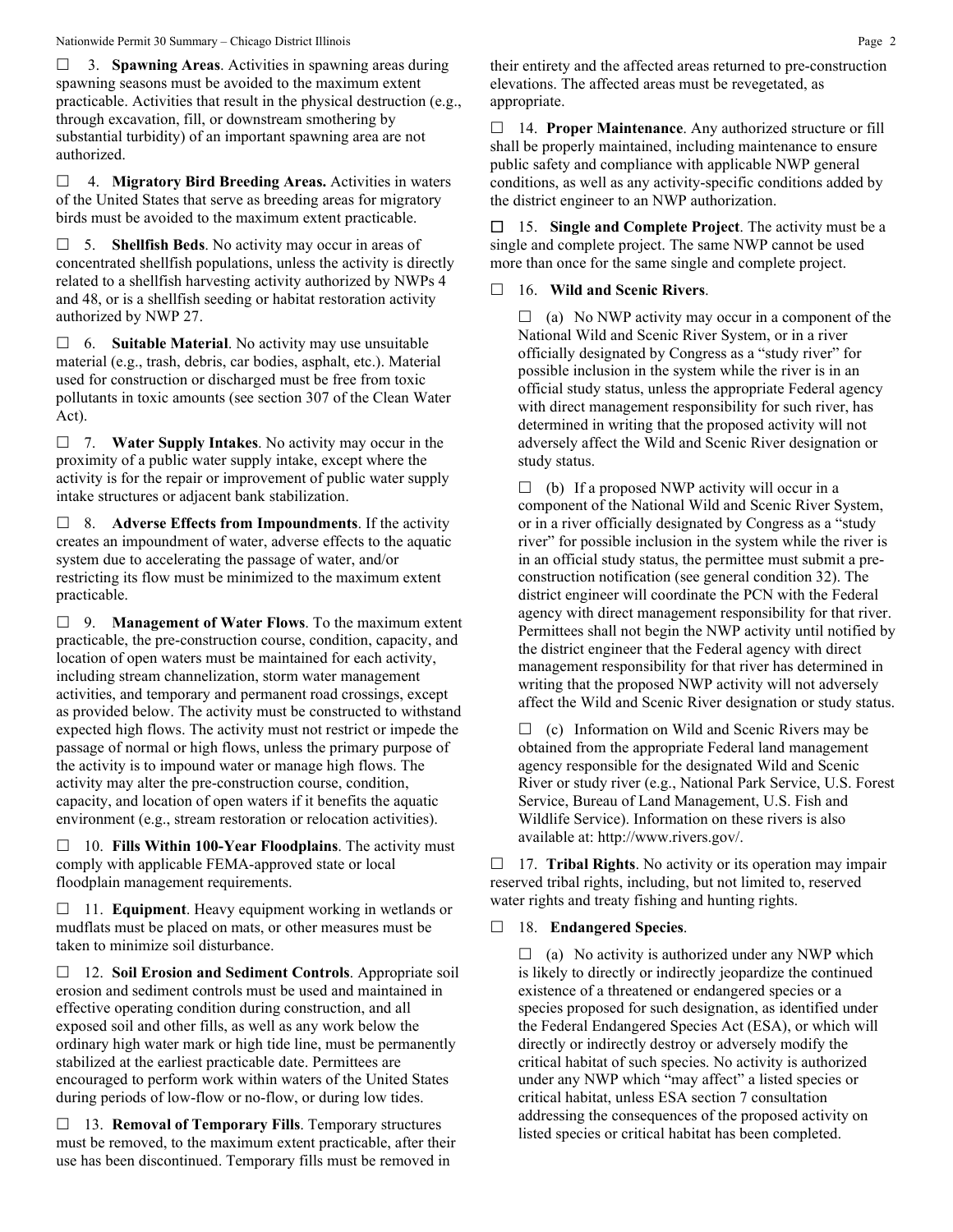See 50 CFR 402.02 for the definition of "effects of the action" for the purposes of ESA section 7 consultation, as well as 50 CFR 402.17, which provides further explanation under ESA section 7 regarding "activities that are reasonably certain to occur" and "consequences caused by the proposed action."

 $\Box$  (b) Federal agencies should follow their own procedures for complying with the requirements of the ESA (see 33 CFR 330.4 $(f)(1)$ ). If pre-construction notification is required for the proposed activity, the Federal permittee must provide the district engineer with the appropriate documentation to demonstrate compliance with those requirements. The district engineer will verify that the appropriate documentation has been submitted. If the appropriate documentation has not been submitted, additional ESA section 7 consultation may be necessary for the activity and the respective federal agency would be responsible for fulfilling its obligation under section 7 of the ESA.

 $\Box$  (c) Non-federal permittees must submit a preconstruction notification to the district engineer if any listed species (or species proposed for listing) or designated critical habitat (or critical habitat proposed such designation) might be affected or is in the vicinity of the activity, or if the activity is located in designated critical habitat or critical habitat proposed for such designation, and shall not begin work on the activity until notified by the district engineer that the requirements of the ESA have been satisfied and that the activity is authorized. For activities that might affect Federally-listed endangered or threatened species (or species proposed for listing) or designated critical habitat (or critical habitat proposed for such designation), the pre-construction notification must include the name(s) of the endangered or threatened species (or species proposed for listing) that might be affected by the proposed activity or that utilize the designated critical habitat (or critical habitat proposed for such designation) that might be affected by the proposed activity. The district engineer will determine whether the proposed activity "may affect" or will have "no effect" to listed species and designated critical habitat and will notify the non-Federal applicant of the Corps' determination within 45 days of receipt of a complete preconstruction notification. For activities where the non-Federal applicant has identified listed species (or species proposed for listing) or designated critical habitat (or critical habitat proposed for such designation) that might be affected or is in the vicinity of the activity, and has so notified the Corps, the applicant shall not begin work until the Corps has provided notification that the proposed activity will have "no effect" on listed species (or species proposed for listing or designated critical habitat (or critical habitat proposed for such designation), or until ESA section 7 consultation or conference has been completed. If the non-Federal applicant has not heard back from the Corps within 45 days, the applicant must still wait for notification from the Corps.

 $\Box$  (d) As a result of formal or informal consultation with the FWS or NMFS the district engineer may add species-specific permit conditions to the NWPs.

 $\Box$  (e) Authorization of an activity by an NWP does not authorize the "take" of a threatened or endangered species as defined under the ESA. In the absence of separate authorization (e.g., an ESA Section 10 Permit, a Biological Opinion with "incidental take" provisions, etc.) from the FWS or the NMFS, the Endangered Species Act prohibits any person subject to the jurisdiction of the United States to take a listed species, where "take" means to harass, harm, pursue, hunt, shoot, wound, kill, trap, capture, or collect, or to attempt to engage in any such conduct. The word "harm" in the definition of "take" means an act which actually kills or injures wildlife. Such an act may include significant habitat modification or degradation where it actually kills or injures wildlife by significantly impairing essential behavioral patterns, including breeding, feeding or sheltering.

 $\Box$  (f) If the non-federal permittee has a valid ESA section  $10(a)(1)(B)$  incidental take permit with an approved Habitat Conservation Plan for a project or a group of projects that includes the proposed NWP activity, the non-federal applicant should provide a copy of that ESA section  $10(a)(1)(B)$  permit with the PCN required by paragraph (c) of this general condition. The district engineer will coordinate with the agency that issued the ESA section  $10(a)(1)(B)$  permit to determine whether the proposed NWP activity and the associated incidental take were considered in the internal ESA section 7 consultation conducted for the ESA section  $10(a)(1)(B)$  permit. If that coordination results in concurrence from the agency that the proposed NWP activity and the associated incidental take were considered in the internal ESA section 7 consultation for the ESA section  $10(a)(1)(B)$  permit, the district engineer does not need to conduct a separate ESA section 7 consultation for the proposed NWP activity. The district engineer will notify the non-federal applicant within 45 days of receipt of a complete pre-construction notification whether the ESA section  $10(a)(1)(B)$  permit covers the proposed NWP activity or whether additional ESA section 7 consultation is required.

 $\Box$  (g) Information on the location of threatened and endangered species and their critical habitat can be obtained directly from the offices of the FWS and NMFS or their world wide web pages at http://www.fws.gov/ or http://www.fws.gov/ipac and

http://www.nmfs.noaa.gov/pr/species/esa/ respectively.

 19. **Migratory Birds and Bald and Golden Eagles**. The permittee is responsible for ensuring that an action authorized by NWP complies with the Migratory Bird Treaty Act and the Bald and Golden Eagle Protection Act. The permittee is responsible for contacting the appropriate local office of the U.S. Fish and Wildlife Service to determine what measures, if any, are necessary or appropriate to reduce adverse effects to migratory birds or eagles, including whether "incidental take" permits are necessary and available under the Migratory Bird Treaty Act or Bald and Golden Eagle Protection Act for a particular activity.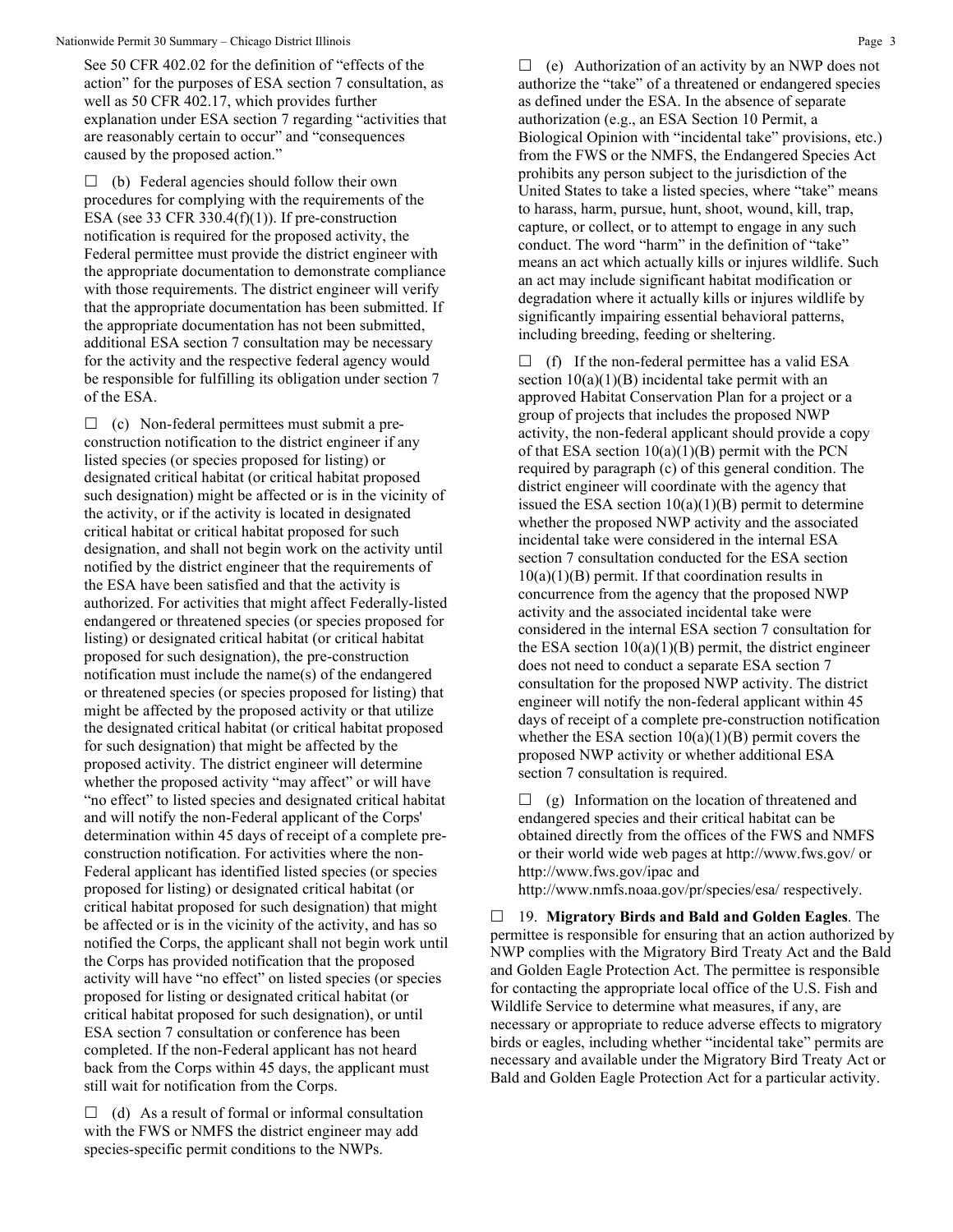#### 20. **Historic Properties**.

 $\Box$  (a) No activity is authorized under any NWP which may have the potential to cause effects to properties listed, or eligible for listing, in the National Register of Historic Places until the requirements of Section 106 of the National Historic Preservation Act (NHPA) have been satisfied.

 $\Box$  (b) Federal permittees should follow their own procedures for complying with the requirements of section 106 of the National Historic Preservation Act (see 33 CFR 330.4(g)(1)). If pre-construction notification is required for the proposed NWP activity, the Federal permittee must provide the district engineer with the appropriate documentation to demonstrate compliance with those requirements. The district engineer will verify that the appropriate documentation has been submitted. If the appropriate documentation is not submitted, then additional consultation under section 106 may be necessary. The respective federal agency is responsible for fulfilling its obligation to comply with section 106.

 $\Box$  (c) Non-federal permittees must submit a preconstruction notification to the district engineer if the NWP activity might have the potential to cause effects to any historic properties listed on, determined to be eligible for listing on, or potentially eligible for listing on the National Register of Historic Places, including previously unidentified properties. For such activities, the preconstruction notification must state which historic properties might have the potential to be affected by the proposed NWP activity or include a vicinity map indicating the location of the historic properties or the potential for the presence of historic properties. Assistance regarding information on the location of, or potential for, the presence of historic properties can be sought from the State Historic Preservation Officer, Tribal Historic Preservation Officer, or designated tribal representative, as appropriate, and the National Register of Historic Places (see 33 CFR 330.4(g)). When reviewing pre-construction notifications, district engineers will comply with the current procedures for addressing the requirements of section 106 of the National Historic Preservation Act. The district engineer shall make a reasonable and good faith effort to carry out appropriate identification efforts commensurate with potential impacts, which may include background research, consultation, oral history interviews, sample field investigation, and/or field survey. Based on the information submitted in the PCN and these identification efforts, the district engineer shall determine whether the proposed NWP activity has the potential to cause effects on the historic properties. Section 106 consultation is not required when the district engineer determines that the activity does not have the potential to cause effects on historic properties (see 36 CFR 800.3(a)). Section 106 consultation is required when the district engineer determines that the activity has the potential to cause effects on historic properties. The district engineer will conduct consultation with consulting parties identified under 36 CFR 800.2(c) when he or she makes any of the following effect determinations for the purposes of

section 106 of the NHPA: No historic properties affected, no adverse effect, or adverse effect.

 $\Box$  (d) Where the non-Federal applicant has identified historic properties on which the proposed NWP activity might have the potential to cause effects and has so notified the Corps, the non-Federal applicant shall not begin the activity until notified by the district engineer either that the activity has no potential to cause effects to historic properties or that NHPA section 106 consultation has been completed. For non-federal permittees, the district engineer will notify the prospective permittee within 45 days of receipt of a complete pre-construction notification whether NHPA section 106 consultation is required. If NHPA section 106 consultation is required, the district engineer will notify the non-Federal applicant that he or she cannot begin the activity until section 106 consultation is completed. If the non-Federal applicant has not heard back from the Corps within 45 days, the applicant must still wait for notification from the Corps.

 $\Box$  (e) Prospective permittees should be aware that section 110k of the NHPA (54 U.S.C. 306113) prevents the Corps from granting a permit or other assistance to an applicant who, with intent to avoid the requirements of section 106 of the NHPA, has intentionally significantly adversely affected a historic property to which the permit would relate, or having legal power to prevent it, allowed such significant adverse effect to occur, unless the Corps, after consultation with the Advisory Council on Historic Preservation (ACHP), determines that circumstances justify granting such assistance despite the adverse effect created or permitted by the applicant. If circumstances justify granting the assistance, the Corps is required to notify the ACHP and provide documentation specifying the circumstances, the degree of damage to the integrity of any historic properties affected, and proposed mitigation. This documentation must include any views obtained from the applicant, SHPO/THPO, appropriate Indian tribes if the undertaking occurs on or affects historic properties on tribal lands or affects properties of interest to those tribes, and other parties known to have a legitimate interest in the impacts to the permitted activity on historic properties.

 21. **Discovery of Previously Unknown Remains and Artifacts**. Permittees that discover any previously unknown historic, cultural or archeological remains and artifacts while accomplishing the activity authorized by NWP, they must immediately notify the district engineer of what they have found, and to the maximum extent practicable, avoid construction activities that may affect the remains and artifacts until the required coordination has been completed. The district engineer will initiate the Federal, Tribal, and state coordination required to determine if the items or remains warrant a recovery effort or if the site is eligible for listing in the National Register of Historic Places.

 **22. Designated Critical Resource Waters**. Critical resource waters include, NOAA-managed marine sanctuaries and marine monuments, and National Estuarine Research Reserves. The district engineer may designate, after notice and opportunity for public comment, additional waters officially designated by a state as having particular environmental or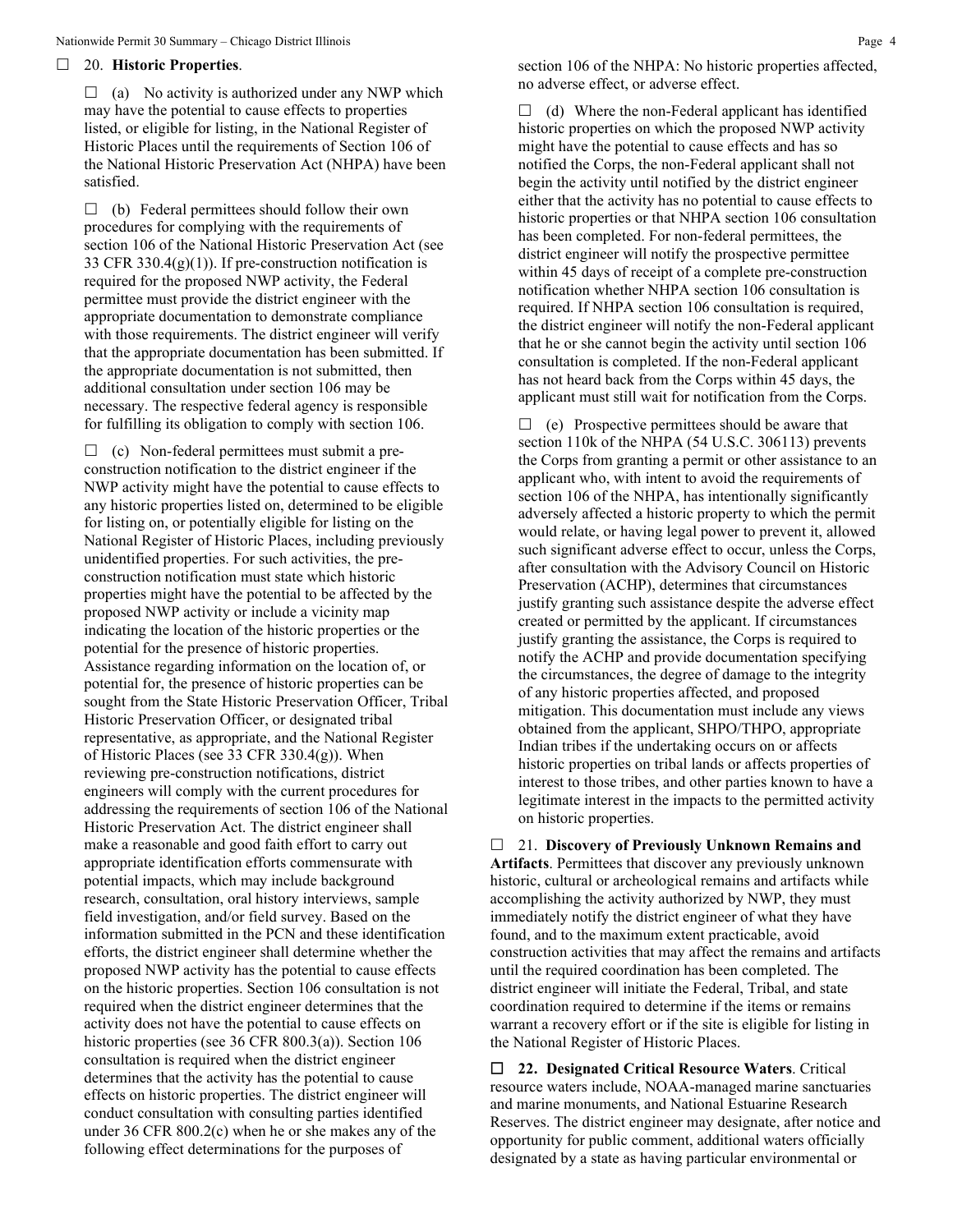#### Nationwide Permit 30 Summary – Chicago District Illinois **Page 5 Page 5**

ecological significance, such as outstanding national resource waters or state natural heritage sites. The district engineer may also designate additional critical resource waters after notice and opportunity for public comment.

 $\Box$  (a) Discharges of dredged or fill material into waters of the United States are not authorized by NWPs 7, 12, 14, 16, 17, 21, 29, 31, 35, 39, 40, 42, 43, 44, 49, 50, 51, 52, 57, and 58 for any activity within, or directly affecting, critical resource waters, including wetlands adjacent to such waters.

 $\Box$  (b) For NWPs 3, 8, 10, 13, 15, 18, 19, 22, 23, 25, 27, 28, 30, 33, 34, 36, 37, 38, and 54, notification is required in accordance with general condition 32, for any activity proposed by permittees in the designated critical resource waters including wetlands adjacent to those waters. The district engineer may authorize activities under these NWPs only after she or he determines that the impacts to the critical resource waters will be no more than minimal.

 **23. Mitigation**. The district engineer will consider the following factors when determining appropriate and practicable mitigation necessary to ensure that the individual and cumulative adverse environmental effects are no more than minimal:

 $\Box$  (a) The activity must be designed and constructed to avoid and minimize adverse effects, both temporary and permanent, to waters of the United States to the maximum extent practicable at the project site (i.e., on site).

 $\Box$  (b) Mitigation in all its forms (avoiding, minimizing, rectifying, reducing, or compensating for resource losses) will be required to the extent necessary to ensure that the individual and cumulative adverse environmental effects are no more than minimal.

 $\Box$  (c) Compensatory mitigation at a minimum one-forone ratio will be required for all wetland losses that exceed 1/10-acre and require pre-construction notification, unless the district engineer determines in writing that either some other form of mitigation would be more environmentally appropriate or the adverse environmental effects of the proposed activity are no more than minimal, and provides an activity-specific waiver of this requirement. For wetland losses of 1/10 acre or less that require pre-construction notification, the district engineer may determine on a case-by-case basis that compensatory mitigation is required to ensure that the activity results in only minimal adverse environmental effects.

 $\Box$  (d) Compensatory mitigation at a minimum one-forone ratio will be required for all losses of stream bed that exceed 3/100-acre and require pre-construction notification, unless the district engineer determines in writing that either some other form of mitigation would be more environmentally appropriate or the adverse environmental effects of the proposed activity are no more than minimal, and provides an activity-specific waiver of this requirement. This compensatory mitigation requirement may be satisfied through the restoration or enhancement of riparian areas next to streams in accordance with paragraph (e) of this general condition.

For losses of stream bed of 3/100-acre or less that require pre-construction notification, the district engineer may determine on a case-by-case basis that compensatory mitigation is required to ensure that the activity results in only minimal adverse environmental effects. Compensatory mitigation for losses of streams should be provided, if practicable, through stream rehabilitation, enhancement, or preservation, since streams are difficultto-replace resources (see  $33$  CFR  $332.3(e)(3)$ ).

 $\Box$  (e) Compensatory mitigation plans for NWP activities in or near streams or other open waters will normally include a requirement for the restoration or enhancement, maintenance, and legal protection (e.g., conservation easements) of riparian areas next to open waters. In some cases, the restoration or maintenance/protection of riparian areas may be the only compensatory mitigation required. If restoring riparian areas involves planting vegetation, only native species should be planted. The width of the required riparian area will address documented water quality or aquatic habitat loss concerns. Normally, the riparian area will be 25 to 50 feet wide on each side of the stream, but the district engineer may require slightly wider riparian areas to address documented water quality or habitat loss concerns. If it is not possible to restore or maintain/protect a riparian area on both sides of a stream, or if the waterbody is a lake or coastal waters, then restoring or maintaining/protecting a riparian area along a single bank or shoreline may be sufficient.

Where both wetlands and open waters exist on the project site, the district engineer will determine the appropriate compensatory mitigation (e.g., riparian areas and/or wetlands compensation) based on what is best for the aquatic environment on a watershed basis. In cases where riparian areas are determined to be the most appropriate form of minimization or compensatory mitigation, the district engineer may waive or reduce the requirement to provide wetland compensatory mitigation for wetland losses.

 $\Box$  (f) Compensatory mitigation projects provided to offset losses of aquatic resources must comply with the applicable provisions of 33 CFR part 332.

 $\Box$  (1) The prospective permittee is responsible for proposing an appropriate compensatory mitigation option if compensatory mitigation is necessary to ensure that the activity results in no more than minimal adverse environmental effects. For the NWPs, the preferred mechanism for providing compensatory mitigation is mitigation bank credits or in-lieu fee program credits (see 33 CFR 332.3(b)(2) and (3)). However, if an appropriate number and type of mitigation bank or in-lieu credits are not available at the time the PCN is submitted to the district engineer, the district engineer may approve the use of permittee-responsible mitigation.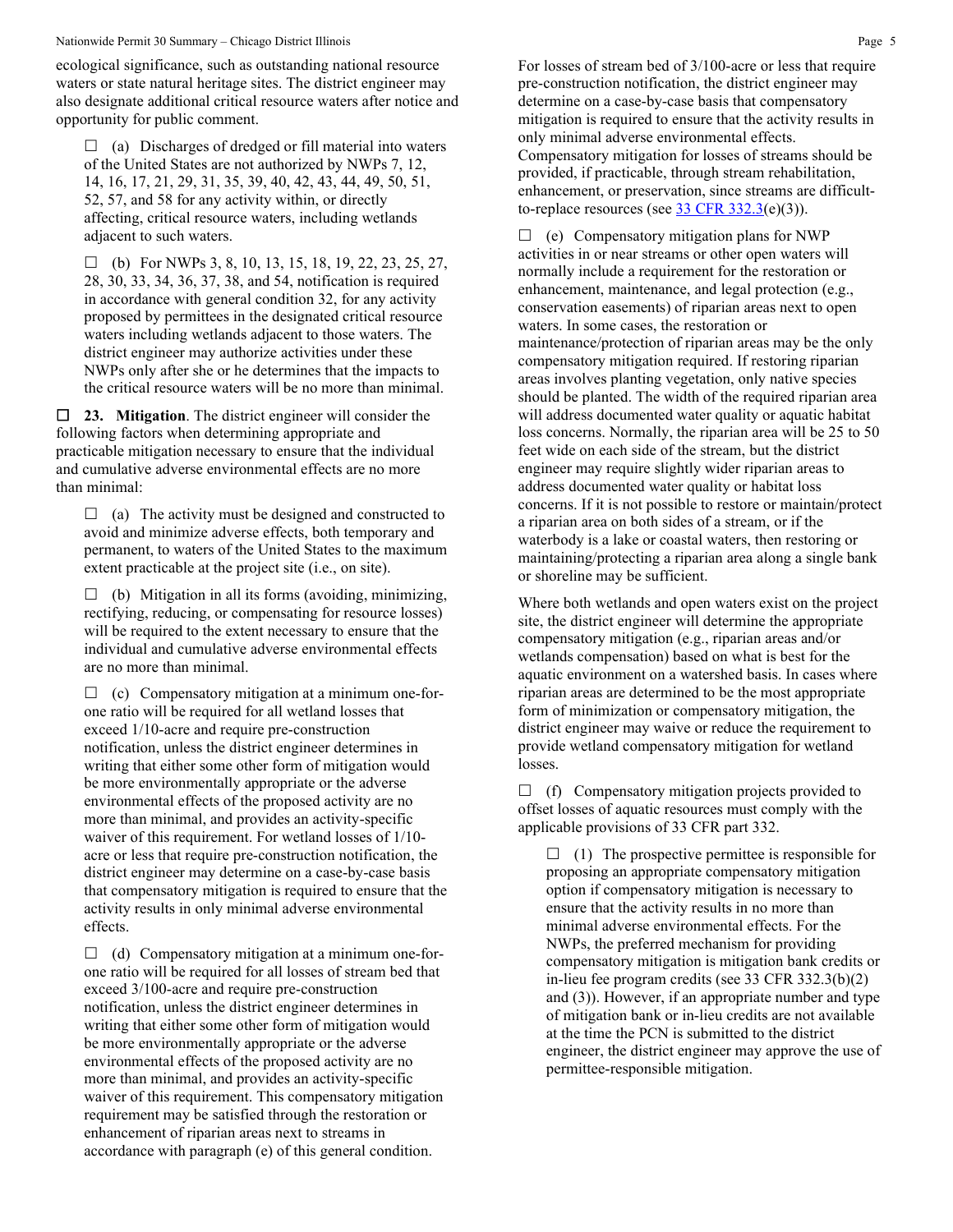$\Box$  (2) The amount of compensatory mitigation required by the district engineer must be sufficient to ensure that the authorized activity results in no more than minimal individual and cumulative adverse environmental effects (see 33 CFR 330.1(e)(3)). (See also 33 CFR 332.3(f).)

 $\Box$  (3) Since the likelihood of success is greater and the impacts to potentially valuable uplands are reduced, aquatic resource restoration should be the first compensatory mitigation option considered for permittee-responsible mitigation.

 $\Box$  (4) If permittee-responsible mitigation is the proposed option, the prospective permittee is responsible for submitting a mitigation plan. A conceptual or detailed mitigation plan may be used by the district engineer to make the decision on the NWP verification request, but a final mitigation plan that addresses the applicable requirements of 33 CFR  $332.4(c)(2)$  through (14) must be approved by the district engineer before the permittee begins work in waters of the United States, unless the district engineer determines that prior approval of the final mitigation plan is not practicable or not necessary to ensure timely completion of the required compensatory mitigation (see 33 CFR 332.3(k)(3)).

 $\Box$  (5) If mitigation bank or in-lieu fee program credits are the proposed option, the mitigation plan needs to address only the baseline conditions at the impact site and the number of credits to be provided (see 33 CFR 332.4(c)(1)(ii)).

 $\Box$  (6) Compensatory mitigation requirements (e.g., resource type and amount to be provided as compensatory mitigation, site protection, ecological performance standards, monitoring requirements) may be addressed through conditions added to the NWP authorization, instead of components of a compensatory mitigation plan (see 33 CFR  $332.4(c)(1)(ii)$ ).

 $\Box$  (g) Compensatory mitigation will not be used to increase the acreage losses allowed by the acreage limits of the NWPs. For example, if an NWP has an acreage limit of 1/2-acre, it cannot be used to authorize any NWP activity resulting in the loss of greater than 1/2-acre of waters of the United States, even if compensatory mitigation is provided that replaces or restores some of the lost waters. However, compensatory mitigation can and should be used, as necessary, to ensure that an NWP activity already meeting the established acreage limits also satisfies the no more than minimal impact requirement for the NWPs.

 $\Box$  (h) Permittees may propose the use of mitigation banks, in-lieu fee programs, or permittee-responsible mitigation. When developing a compensatory mitigation proposal, the permittee must consider appropriate and practicable options consistent with the framework at 33 CFR 332.3(b). For activities resulting in the loss of marine or estuarine resources, permittee-responsible mitigation may be environmentally preferable if there are no mitigation banks or in-lieu fee programs in the area

that have marine or estuarine credits available for sale or transfer to the permittee. For permittee-responsible mitigation, the special conditions of the NWP verification must clearly indicate the party or parties responsible for the implementation and performance of the compensatory mitigation project, and, if required, its long-term management.

 $\Box$  (i) Where certain functions and services of waters of the United States are permanently adversely affected by a regulated activity, such as discharges of dredged or fill material into waters of the United States that will convert a forested or scrub-shrub wetland to a herbaceous wetland in a permanently maintained utility line right-of-way, mitigation may be required to reduce the adverse environmental effects of the activity to the no more than minimal level.

 **24. Safety of Impoundment Structures**. To ensure that all impoundment structures are safely designed, the district engineer may require non-Federal applicants to demonstrate that the structures comply with established state dam safety criteria or have been designed by qualified persons. The district engineer may also require documentation that the design has been independently reviewed by similarly qualified persons, and appropriate modifications made to ensure safety.

## **25. Water Quality**.

 $\Box$  (a) Where the certifying authority (state, authorized tribe, or EPA, as appropriate) has not previously certified compliance of an NWP with CWA section 401, a CWA section 401 water quality certification for the proposed discharge must be obtained or waived (see 33 CFR  $330.4(c)$  $330.4(c)$ ). If the permittee cannot comply with all of the conditions of a water quality certification previously issued by certifying authority for the issuance of the NWP, then the permittee must obtain a water quality certification or waiver for the proposed discharge in order for the activity to be authorized by an NWP.

 $\Box$  (b) If the NWP activity requires pre-construction notification and the certifying authority has not previously certified compliance of an NWP with CWA section 401, the proposed discharge is not authorized by an NWP until water quality certification is obtained or waived. If the certifying authority issues a water quality certification for the proposed discharge, the permittee must submit a copy of the certification to the district engineer. The discharge is not authorized by an NWP until the district engineer has notified the permittee that the water quality certification requirement has been satisfied by the issuance of a water quality certification or a waiver.

 $\Box$  (c) The district engineer or certifying authority may require additional water quality management measures to ensure that the authorized activity does not result in more than minimal degradation of water quality.

 **26. Coastal Zone Management**. In coastal states where an NWP has not previously received a state coastal zone management consistency concurrence, an individual state coastal zone management consistency concurrence must be obtained, or a presumption of concurrence must occur (see 33 CFR 330.4(d)).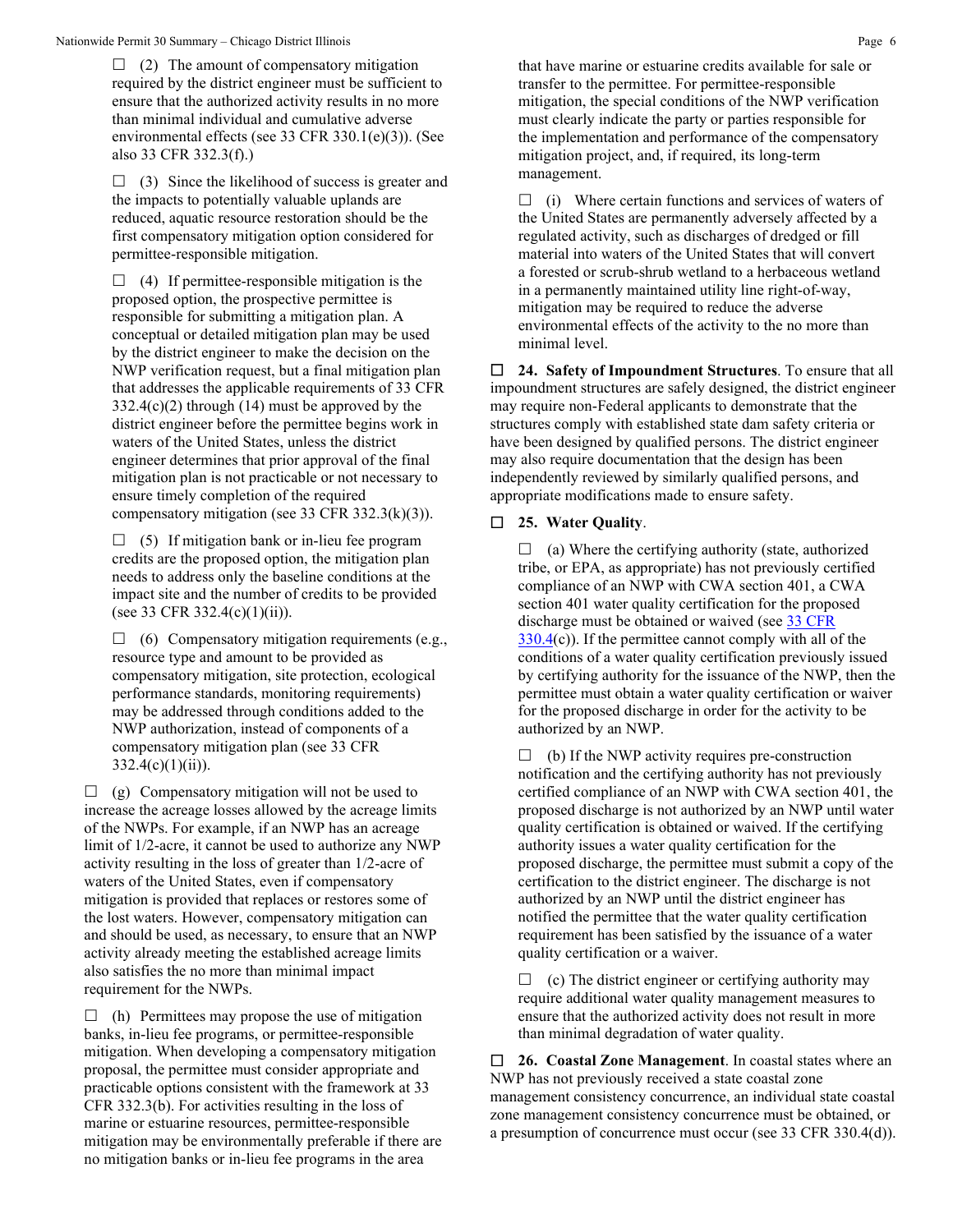#### Nationwide Permit 30 Summary – Chicago District Illinois **Page 7** Page 7

If the permittee cannot comply with all of the conditions of a coastal zone management consistency concurrence previously issued by the state, then the permittee must obtain an individual coastal zone management consistency concurrence or presumption of concurrence in order for the activity to be authorized by NWP. The district engineer or a state may require additional measures to ensure that the authorized activity is consistent with state coastal zone management requirements.

 **27. Regional and Case-By-Case Conditions**. The activity must comply with any regional conditions that may have been added by the Division Engineer (see 33 CFR 330.4(e)) and with any case specific conditions added by the Corps or by the state, Indian Tribe, or U.S. EPA in its CWA section 401 Water Quality Certification, or by the state in its Coastal Zone Management Act consistency determination.

 **28. Use of Multiple Nationwide Permits**. The use of more than one NWP for a single and complete project is authorized, subject to the following restrictions:

 (a) If only one of the NWPs used to authorize the single and complete project has a specified acreage limit, the acreage loss of waters of the United States cannot exceed the acreage limit of the NWP with the highest specified acreage limit. For example, if a road crossing over tidal waters is constructed under NWP 14, with associated bank stabilization authorized by NWP 13, the maximum acreage loss of waters of the United States for the total project cannot exceed 1/3-acre.

 $\Box$  (b) If one or more of the NWPs used to authorize the single and complete project has specified acreage limits, the acreage loss of waters of the United States authorized by those NWPs cannot exceed their respective specified acreage limits. For example, if a commercial development is constructed under NWP 39, and the single and complete project includes the filling of an upland ditch authorized by NWP 46, the maximum acreage loss of waters of the United States for the commercial development under NWP 39 cannot exceed 1/2-acre, and the total acreage loss of waters of United States due to the NWP 39 and 46 activities cannot exceed 1 acre.

 **29. Transfer of Nationwide Permit Verifications**. If the permittee sells the property associated with a nationwide permit verification, the permittee may transfer the nationwide permit verification to the new owner by submitting a letter to the appropriate Corps district office to validate the transfer. A copy of the nationwide permit verification must be attached to the letter, and the letter must contain the following statement and signature:

"When the structures or work authorized by this nationwide permit are still in existence at the time the property is transferred, the terms and conditions of this nationwide permit, including any special conditions, will continue to be binding on the new owner(s) of the property. To validate the transfer of this nationwide permit and the associated liabilities associated with compliance with its terms and conditions, have the transferee sign and date below."

# (Date)

 **30. Compliance Certification**. Each permittee who receives an NWP verification letter from the Corps must provide a signed certification documenting completion of the authorized activity and implementation of any required compensatory mitigation. The success of any required permittee-responsible mitigation, including the achievement of ecological performance standards, will be addressed separately by the district engineer.

The Corps will provide the permittee the certification document with the NWP verification letter. The certification document will include:

 $\Box$  (a) A statement that the authorized activity was done in accordance with the NWP authorization, including any general, regional, or activity-specific conditions;

 $\Box$  (b) A statement that the implementation of any required compensatory mitigation was completed in accordance with the permit conditions. If credits from a mitigation bank or in-lieu fee program are used to satisfy the compensatory mitigation requirements, the certification must include the documentation required by 33 CFR 332.3(l)(3) to confirm that the permittee secured the appropriate number and resource type of credits; and

 $\Box$  (c) The signature of the permittee certifying the completion of the activity and mitigation.

The completed certification document must be submitted to the district engineer within 30 days of completion of the authorized activity or the implementation of any required compensatory mitigation, whichever occurs later.

 **31. Activities Affecting Structures or Works Built by the United States.** If an NWP activity also requires review by, or permission from, the Corps pursuant to 33 U.S.C. 408 because it will alter or temporarily or permanently occupy or use a U.S. Army Corps of Engineers (USACE) federally authorized Civil Works project (a "USACE project"), the prospective permittee must submit a pre-construction notification. See paragraph (b)(10) of general condition 32. An activity that requires section 408 permission and/or review is not authorized by NWP until the appropriate Corps office issues the section 408 permission or completes its review to alter, occupy, or use the USACE project, and the district engineer issues a written NWP verification.

# **32. Pre-Construction Notification**.

 $\Box$  (a) **Timing**. Where required by the terms of the NWP, the prospective permittee must notify the district engineer by submitting a pre-construction notification (PCN) as early as possible. The district engineer must determine if the PCN is complete within 30 calendar days of the date of receipt and, if the PCN is determined to be incomplete, notify the prospective permittee within that 30 day period to request the additional information necessary to make the PCN complete. The request must specify the information needed to make the PCN complete. As a general rule, district engineers will request additional information necessary to make the PCN complete only once.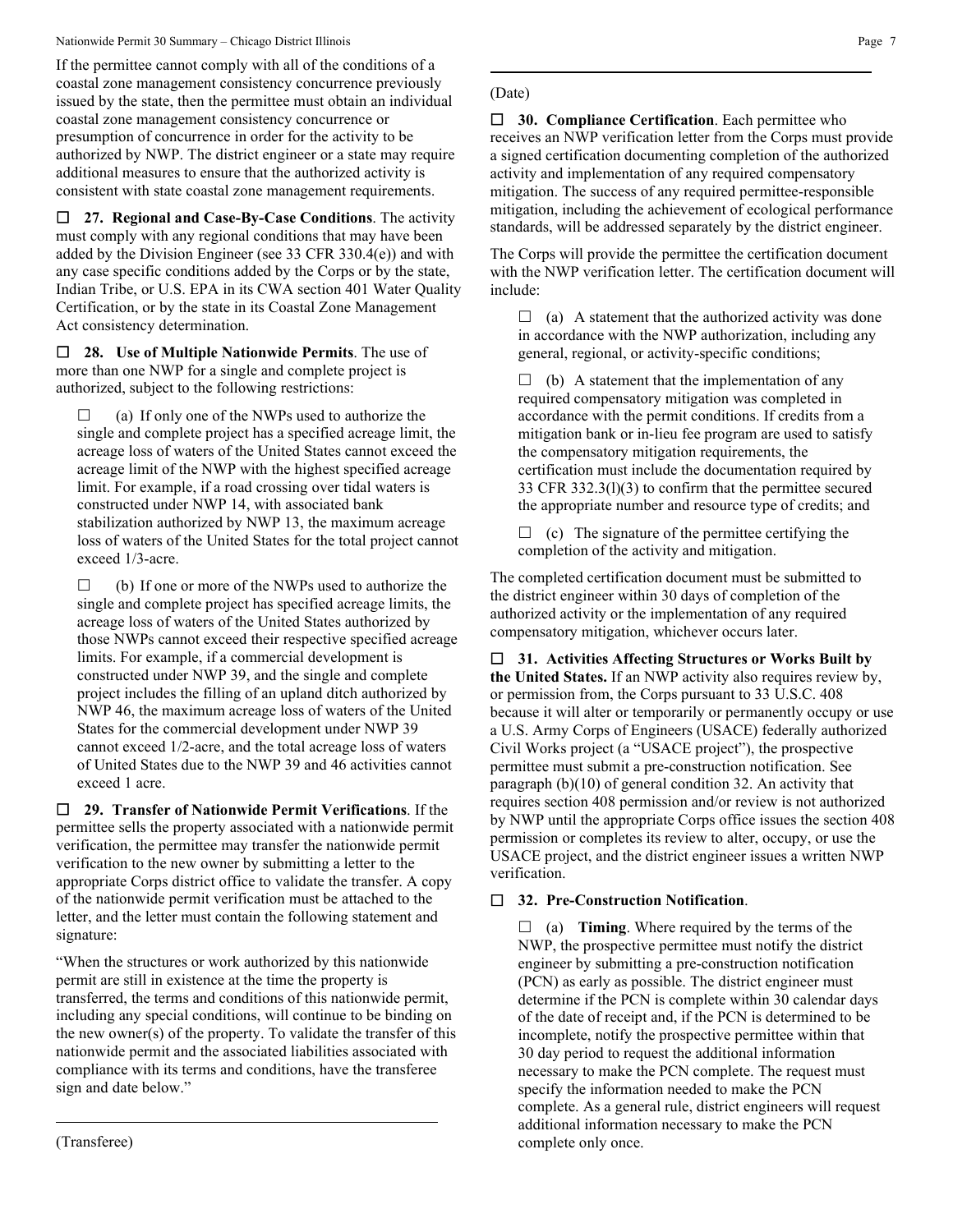However, if the prospective permittee does not provide all of the requested information, then the district engineer will notify the prospective permittee that the PCN is still incomplete and the PCN review process will not commence until all of the requested information has been received by the district engineer. The prospective permittee shall not begin the activity until either:

 $\Box$  (1) He or she is notified in writing by the district engineer that the activity may proceed under the NWP with any special conditions imposed by the district or division engineer; or

 $\Box$  (2) 45 calendar days have passed from the district engineer's receipt of the complete PCN and the prospective permittee has not received written notice from the district or division engineer. However, if the permittee was required to notify the Corps pursuant to general condition 18 that listed species or critical habitat might be affected or are in the vicinity of the activity, or to notify the Corps pursuant to general condition 20 that the activity might have the potential to cause effects to historic properties, the permittee cannot begin the activity until receiving written notification from the Corps that there is "no effect" on listed species or "no potential to cause effects" on historic properties, or that any consultation required under Section 7 of the Endangered Species Act (see 33 CFR 330.4(f)) and/or section 106 of the National Historic Preservation Act (see 33 CFR 330.4(g)) has been completed. If the proposed activity requires a written waiver to exceed specified limits of an NWP, the permittee may not begin the activity until the district engineer issues the waiver. If the district or division engineer notifies the permittee in writing that an individual permit is required within 45 calendar days of receipt of a complete PCN, the permittee cannot begin the activity until an individual permit has been obtained. Subsequently, the permittee's right to proceed under the NWP may be modified, suspended, or revoked only in accordance with the procedure set forth in 33 CFR 330.5(d)(2).

 (b) **Contents of Pre-Construction Notification**. The PCN must be in writing and include the following information:

 $\Box$  (1) Name, address and telephone numbers of the prospective permittee;

 $\Box$  (2) Location of the proposed activity;

 $\Box$  (3) Identify the specific NWP or NWP(s) the prospective permittee wants to use to authorize the proposed activity;

 $\Box$  (4) (i) A description of the proposed activity; the activity's purpose; direct and indirect adverse environmental effects the activity would cause, including the anticipated amount of loss of wetlands, other special aquatic sites, and other waters expected to result from the NWP activity, in acres, linear feet, or other appropriate unit of measure; a description of any proposed mitigation measures intended to reduce

the adverse environmental effects caused by the proposed activity; and any other NWP(s), regional general permit(s), or individual permit(s) used or intended to be used to authorize any part of the proposed project or any related activity, including other separate and distant crossings for linear projects that require Department of the Army authorization but do not require pre-construction notification.The description of the proposed activity and any proposed mitigation measures should be sufficiently detailed to allow the district engineer to determine that the adverse environmental effects of the activity will be no more than minimal and to determine the need for compensatory mitigation or other mitigation measures.

 $\Box$  (ii) For linear projects where one or more single and complete crossings require preconstruction notification, the PCN must include the quantity of anticipated losses of wetlands, other special aquatic sites, and other waters for each single and complete crossing of those wetlands, other special aquatic sites, and other waters (including those single and complete crossings authorized by NWP but do not require PCNs). This information will be used by the district engineer to evaluate the cumulative adverse environmental effects of the proposed linear project, and does not change those non-PCN NWP activities into NWP PCNs.

 $\Box$  (iii) Sketches should be provided when necessary to show that the activity complies with the terms of the NWP. (Sketches usually clarify the activity and when provided results in a quicker decision. Sketches should contain sufficient detail to provide an illustrative description of the proposed activity (e.g., a conceptual plan), but do not need to be detailed engineering plans);

 $\Box$  (5) The PCN must include a delineation of wetlands, other special aquatic sites, and other waters, such as lakes and ponds, perennial, and intermittent, on the project site. Wetland delineations must be prepared in accordance with the current method required by the Corps. The permittee may ask the Corps to delineate the special aquatic sites and other waters on the project site, but there may be a delay if the Corps does the delineation, especially if the project site is large or contains many wetlands, other special aquatic sites, and other waters. Furthermore, the 45-day period will not start until the delineation has been submitted to or completed by the Corps, as appropriate;

 $\Box$  (6) If the proposed activity will result in the loss of greater than 1/10-acre of wetlands or 3/100 acre of stream bed and a PCN is required, the prospective permittee must submit a statement describing how the mitigation requirement will be satisfied, or explaining why the adverse environmental effects are no more than minimal and why compensatory mitigation should not be required.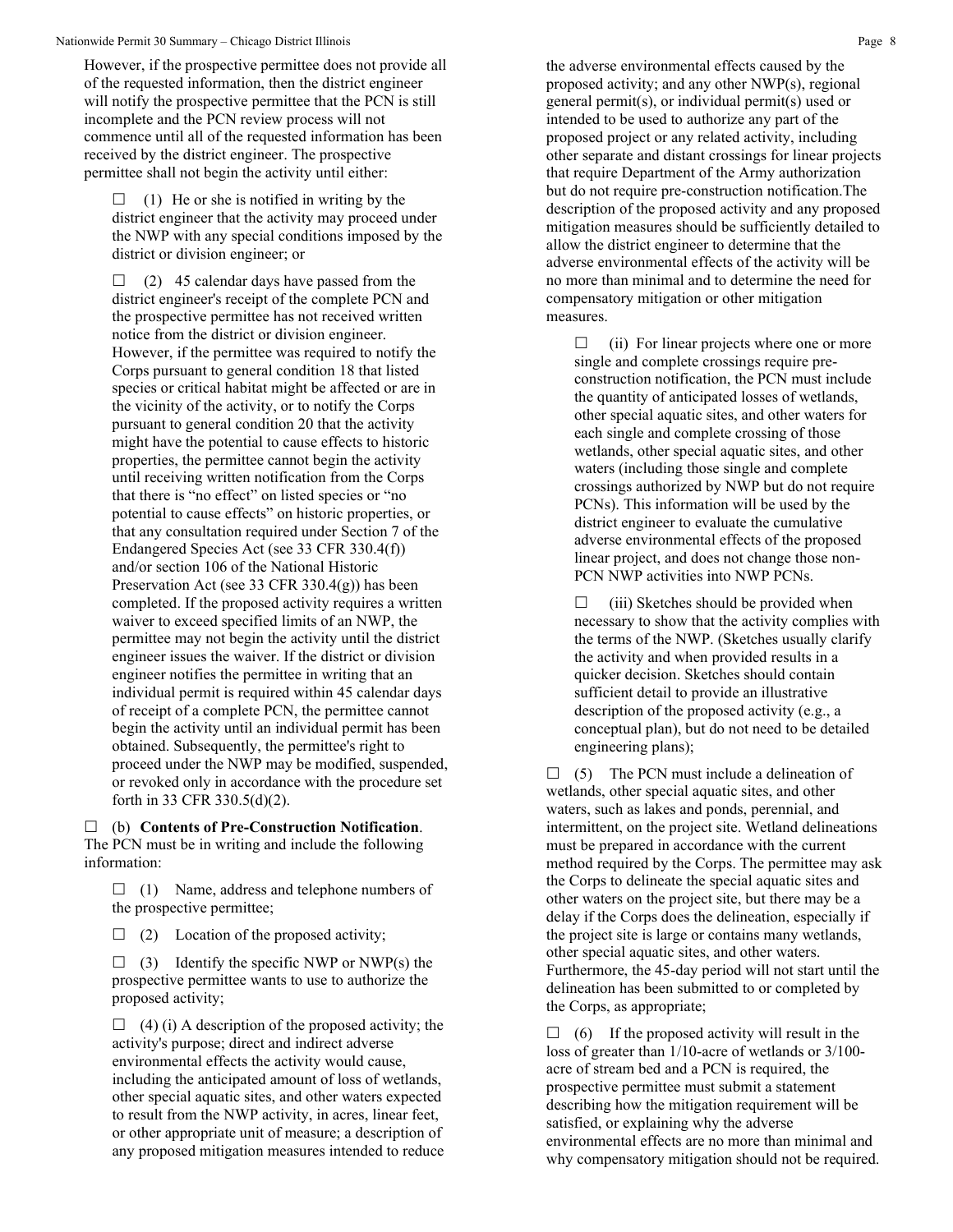As an alternative, the prospective permittee may submit a conceptual or detailed mitigation plan.

 $\Box$  (7) For non-federal permittees, if any listed species (or species proposed for listing) or designated critical habitat (or critical habitat proposed for such designation) might be affected or is in the vicinity of the activity, or if the activity is located in designated critical habitat (or critical habitat proposed for such designation), the PCN must include the name(s) of those endangered or threatened species (or species proposed for listing) that might be affected by the proposed activity or utilize the designated critical habitat (or critical habitat proposed for such designation) that might be affected by the proposed activity. For NWP activities that require pre-construction notification, Federal permittees must provide documentation demonstrating compliance with the Endangered Species Act;

 $\Box$  (8) For non-federal permittees, if the NWP activity might have the potential to cause effects to a historic property listed on, determined to be eligible for listing on, or potentially eligible for listing on, the National Register of Historic Places, the PCN must state which historic property might have the potential to be affected by the proposed activity or include a vicinity map indicating the location of the historic property. For NWP activities that require preconstruction notification, Federal permittees must provide documentation demonstrating compliance with section 106 of the National Historic Preservation Act;

 $\Box$  (9) For an activity that will occur in a component of the National Wild and Scenic River System, or in a river officially designated by Congress as a "study river" for possible inclusion in the system while the river is in an official study status, the PCN must identify the Wild and Scenic River or the "study river" (see general condition 16); and

 $\Box$  (10) For an NWP activity that requires permission from, or review by, the Corps pursuant to 33 U.S.C. 408 because it will alter or temporarily or permanently occupy or use a U.S. Army Corps of Engineers federally authorized civil works project, the pre-construction notification must include a statement confirming that the project proponent has submitted a written request for section 408 permission from, or review by, the Corps office having jurisdiction over that USACE project.

 (c) **Form of Pre-Construction Notification.** The nationwide permit pre-construction notification form (Form ENG 6082) should be used for NWP PCNs. A letter containing the required information may also be used. Applicants may provide electronic files of PCNs and supporting materials if the district engineer has established tools and procedures for electronic submittals.

#### (d) **Agency Coordination**:

 $\Box$  (1) The district engineer will consider any comments from Federal and state agencies concerning the proposed activity's compliance with the terms and conditions of the NWPs and the need for mitigation to reduce the activity's adverse environmental effects so that they are no more than minimal.

 $\Box$  (2) Agency coordination is required for:

i) All NWP activities that require preconstruction notification and result in the loss of greater than 1/2-acre of waters of the United States;

ii) NWP 13 activities in excess of 500 linear feet, fills greater than one cubic yard per running foot, or involve discharges of dredged or fill material into special aquatic sites; and

(iii) NWP 54 activities in excess of 500 linear feet, or that extend into the waterbody more than 30 feet from the mean low water line in tidal waters or the ordinary high water mark in the Great Lakes.

 $\Box$  (3) When agency coordination is required, the district engineer will immediately provide (e.g., via email, facsimile transmission, overnight mail, or other expeditious manner) a copy of the complete PCN to the appropriate Federal or state offices (FWS, state natural resource or water quality agency, EPA, and, if appropriate, the NMFS). With the exception of NWP 37, these agencies will have 10 calendar days from the date the material is transmitted to notify the district engineer via telephone, facsimile transmission, or email that they intend to provide substantive, site-specific comments. The comments must explain why the agency believes the adverse environmental effects will be more than minimal. If so contacted by an agency, the district engineer will wait an additional 15 calendar days before making a decision on the pre-construction notification. The district engineer will fully consider agency comments received within the specified time frame concerning the proposed activity's compliance with the terms and conditions of the NWPs, including the need for mitigation to ensure that the net adverse environmental effects of the proposed activity are no more than minimal. The district engineer will provide no response to the resource agency, except as provided below. The district engineer will indicate in the administrative record associated with each preconstruction notification that the resource agencies' concerns were considered. For NWP 37, the emergency watershed protection and rehabilitation activity may proceed immediately in cases where there is an unacceptable hazard to life or a significant loss of property or economic hardship will occur. The district engineer will consider any comments received to decide whether the NWP 37 authorization should be modified, suspended, or revoked in accordance with the procedures at 33 CFR 330.5.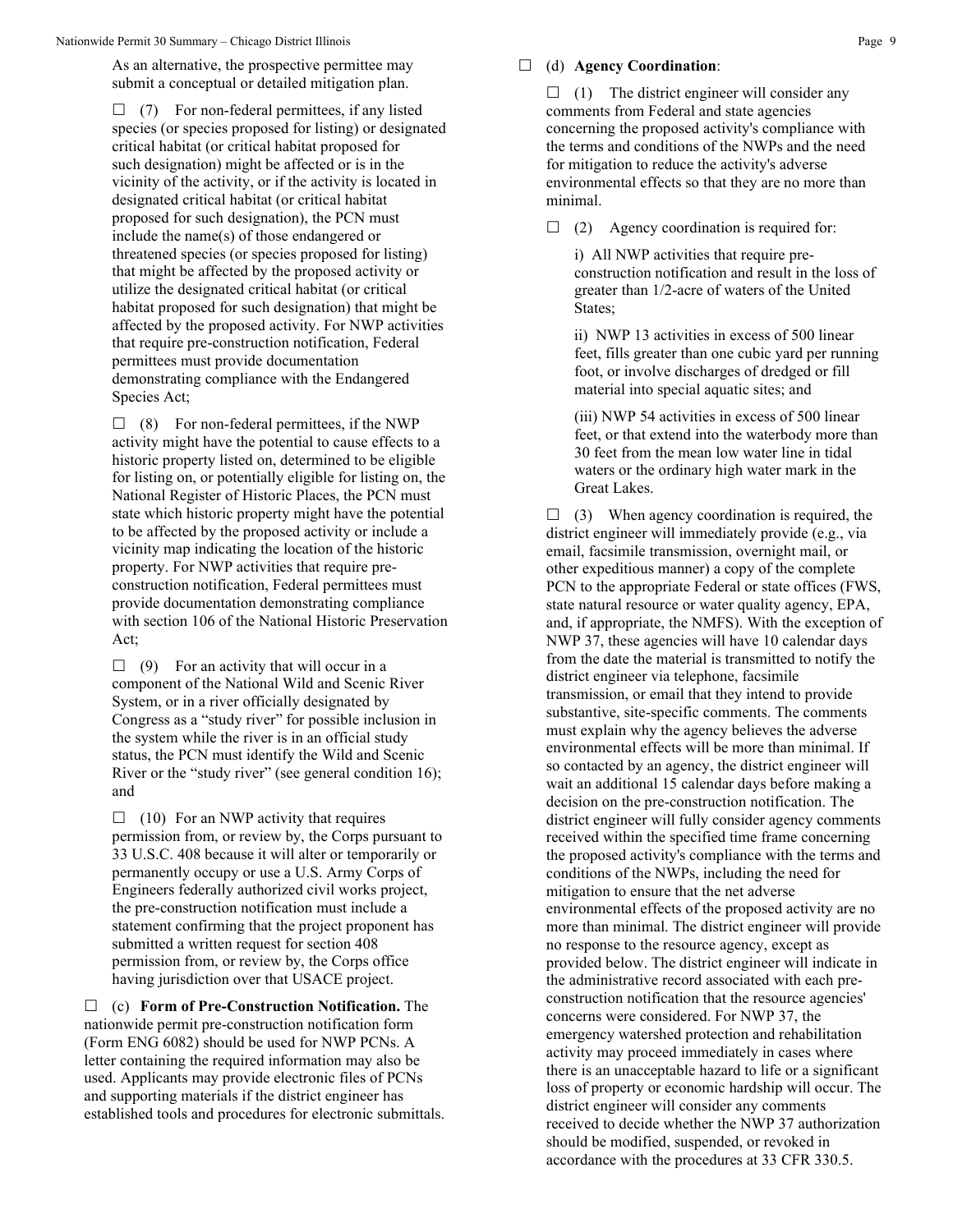$\Box$  (4) In cases of where the prospective permittee is not a Federal agency, the district engineer will provide a response to NMFS within 30 calendar days of receipt of any Essential Fish Habitat conservation recommendations, as required by section 305(b)(4)(B) of the Magnuson-Stevens Fishery Conservation and Management Act.

 $\Box$  (5) Applicants are encouraged to provide the Corps with either electronic files or multiple copies of pre-construction notifications to expedite agency coordination.

#### **C. District Engineer's Decision**

 $\Box$  1. In reviewing the PCN for the proposed activity, the district engineer will determine whether the activity authorized by the NWP will result in more than minimal individual or cumulative adverse environmental effects or may be contrary to the public interest. If a project proponent requests authorization by a specific NWP, the district engineer should issue the NWP verification for that activity if it meets the terms and conditions of that NWP, unless he or she determines, after considering mitigation, that the proposed activity will result in more than minimal individual and cumulative adverse effects on the aquatic environment and other aspects of the public interest and exercises discretionary authority to require an individual permit for the proposed activity. For a linear project, this determination will include an evaluation of the single and complete crossings of waters of the United States that require PCNs to determine whether they individually satisfy the terms and conditions of the NWP(s), as well as the cumulative effects caused by all of the crossings of waters of the United States authorized by NWP. If an applicant requests a waiver of an applicable limit, as provided for in NWPs 13, 36, or 54, the district engineer will only grant the waiver upon a written determination that the NWP activity will result in only minimal individual and cumulative adverse environmental effects.

 $\Box$  2. When making minimal adverse environmental effects determinations the district engineer will consider the direct and indirect effects caused by the NWP activity. He or she will also consider the cumulative adverse environmental effects caused by activities authorized by NWP and whether those cumulative adverse environmental effects are no more than minimal. The district engineer will also consider site specific factors, such as the environmental setting in the vicinity of the NWP activity, the type of resource that will be affected by the NWP activity, the functions provided by the aquatic resources that will be affected by the NWP activity, the degree or magnitude to which the aquatic resources perform those functions, the extent that aquatic resource functions will be lost as a result of the NWP activity (e.g., partial or complete loss), the duration of the adverse effects (temporary or permanent), the importance of the aquatic resource functions to the region (e.g., watershed or ecoregion), and mitigation required by the district engineer. If an appropriate functional or condition assessment method is available and practicable to use, that assessment method may be used by the district engineer to assist in the minimal adverse environmental effects determination. The district engineer may add case-specific special conditions to the NWP authorization to address site-specific environmental concerns.

 $\Box$  3. If the proposed activity requires a PCN and will result in a loss of greater than 1/10-acre of wetlands or 3/100 acre of stream bed, the prospective permittee should submit a mitigation proposal with the PCN. Applicants may also propose compensatory mitigation for NWP activities with smaller impacts, or for impacts to other types of waters. The district engineer will consider any proposed compensatory mitigation or other mitigation measures the applicant has included in the proposal in determining whether the net adverse environmental effects of the proposed activity are no more than minimal. The compensatory mitigation proposal may be either conceptual or detailed. If the district engineer determines that the activity complies with the terms and conditions of the NWP and that the adverse environmental effects are no more than minimal, after considering mitigation, the district engineer will notify the permittee and include any activity-specific conditions in the NWP verification the district engineer deems necessary. Conditions for compensatory mitigation requirements must comply with the appropriate provisions at [33 CFR 332.3\(](https://www.federalregister.gov/select-citation/2021/01/13/33-CFR-332.3)k). The district engineer must approve the final mitigation plan before the permittee commences work in waters of the United States, unless the district engineer determines that prior approval of the final mitigation plan is not practicable or not necessary to ensure timely completion of the required compensatory mitigation. If the prospective permittee elects to submit a compensatory mitigation plan with the PCN, the district engineer will expeditiously review the proposed compensatory mitigation plan. The district engineer must review the proposed compensatory mitigation plan within 45 calendar days of receiving a complete PCN and determine whether the proposed mitigation would ensure that the NWP activity results in no more than minimal adverse environmental effects. If the net adverse environmental effects of the NWP activity (after consideration of the mitigation proposal) are determined by the district engineer to be no more than minimal, the district engineer will provide a timely written response to the applicant. The response will state that the NWP activity can proceed under the terms and conditions of the NWP, including any activity-specific conditions added to the NWP authorization by the district engineer.

 $\Box$  4. If the district engineer determines that the adverse environmental effects of the proposed activity are more than minimal, then the district engineer will notify the applicant either: (a) That the activity does not qualify for authorization under the NWP and instruct the applicant on the procedures to seek authorization under an individual permit; (b) that the activity is authorized under the NWP subject to the applicant's submission of a mitigation plan that would reduce the adverse environmental effects so that they are no more than minimal; or (c) that the activity is authorized under the NWP with specific modifications or conditions. Where the district engineer determines that mitigation is required to ensure no more than minimal adverse environmental effects, the activity will be authorized within the 45-day PCN period (unless additional time is required to comply with general conditions 18, 20, and/or 31), with activity-specific conditions that state the mitigation requirements. The authorization will include the necessary conceptual or detailed mitigation plan or a requirement that the applicant submit a mitigation plan that would reduce the adverse environmental effects so that they are no more than minimal.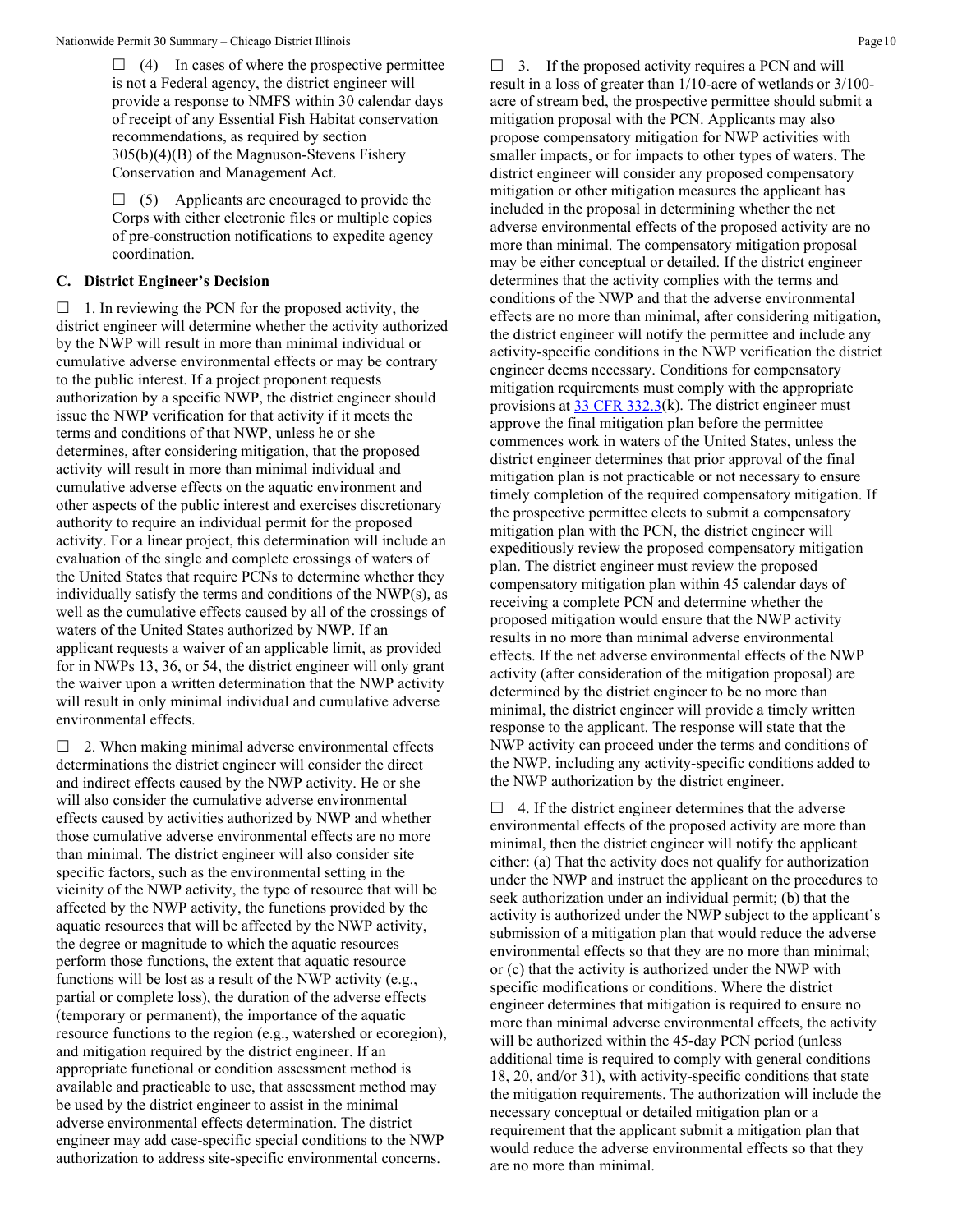Nationwide Permit 30 Summary – Chicago District Illinois Page 11

When compensatory mitigation is required, no work in waters of the United States may occur until the district engineer has approved a specific mitigation plan or has determined that prior approval of a final mitigation plan is not practicable or not necessary to ensure timely completion of the required compensatory mitigation.

## D. **Further Information**

1. District engineers have authority to determine if an activity complies with the terms and conditions of an NWP.

2. NWPs do not obviate the need to obtain other federal, state, or local permits, approvals, or authorizations required by law.

3. NWPs do not grant any property rights or exclusive privileges.

4. NWPs do not authorize any injury to the property or rights of others.

5. NWPs do not authorize interference with any existing or proposed Federal project (see general condition 31).

# E. **Definitions**

**Best management practices (BMPs)**: Policies, practices, procedures, or structures implemented to mitigate the adverse environmental effects on surface water quality resulting from development. BMPs are categorized as structural or nonstructural.

**Compensatory mitigation**: The restoration (re-establishment or rehabilitation), establishment (creation), enhancement, and/or in certain circumstances preservation of aquatic resources for the purposes of offsetting unavoidable adverse impacts which remain after all appropriate and practicable avoidance and minimization has been achieved.

**Currently serviceable**: Useable as is or with some maintenance, but not so degraded as to essentially require reconstruction.

**Direct effects**: Effects that are caused by the activity and occur at the same time and place.

**Discharge**: The term "discharge" means any discharge of dredged or fill material into waters of the United States.

**Ecological reference:** A model used to plan and design an aquatic habitat and riparian area restoration, enhancement, or establishment activity under NWP 27. An ecological reference may be based on the structure, functions, and dynamics of an aquatic habitat type or a riparian area type that currently exists in the region where the proposed NWP 27 activity is located. Alternatively, an ecological reference may be based on a conceptual model for the aquatic habitat type or riparian area type to be restored, enhanced, or established as a result of the proposed NWP 27 activity. An ecological reference takes into account the range of variation of the aquatic habitat type or riparian area type in the region.

**Enhancement**: The manipulation of the physical, chemical, or biological characteristics of an aquatic resource to heighten, intensify, or improve a specific aquatic resource function(s). Enhancement results in the gain of selected aquatic resource function(s), but may also lead to a decline in other aquatic resource function(s). Enhancement does not result in a gain in aquatic resource area.

**Establishment (creation):** The manipulation of the physical, chemical, or biological characteristics present to develop an aquatic resource that did not previously exist at an upland site. Establishment results in a gain in aquatic resource area.

**High Tide Line**: The line of intersection of the land with the water's surface at the maximum height reached by a rising tide. The high tide line may be determined, in the absence of actual data, by a line of oil or scum along shore objects, a more or less continuous deposit of fine shell or debris on the foreshore or berm, other physical markings or characteristics, vegetation lines, tidal gages, or other suitable means that delineate the general height reached by a rising tide. The line encompasses spring high tides and other high tides that occur with periodic frequency but does not include storm surges in which there is a departure from the normal or predicted reach of the tide due to the piling up of water against a coast by strong winds such as those accompanying a hurricane or other intense storm.

**Historic Property**: Any prehistoric or historic district, site (including archaeological site), building, structure, or other object included in, or eligible for inclusion in, the National Register of Historic Places maintained by the Secretary of the Interior. This term includes artifacts, records, and remains that are related to and located within such properties. The term includes properties of traditional religious and cultural importance to an Indian tribe or Native Hawaiian organization and that meet the National Register criteria (36 CFR part 60).

**Independent utility**: A test to determine what constitutes a single and complete non-linear project in the Corps Regulatory Program. A project is considered to have independent utility if it would be constructed absent the construction of other projects in the project area. Portions of a multi-phase project that depend upon other phases of the project do not have independent utility. Phases of a project that would be constructed even if the other phases were not built can be considered as separate single and complete projects with independent utility.

**Indirect effects**: Effects that are caused by the activity and are later in time or farther removed in distance, but are still reasonably foreseeable.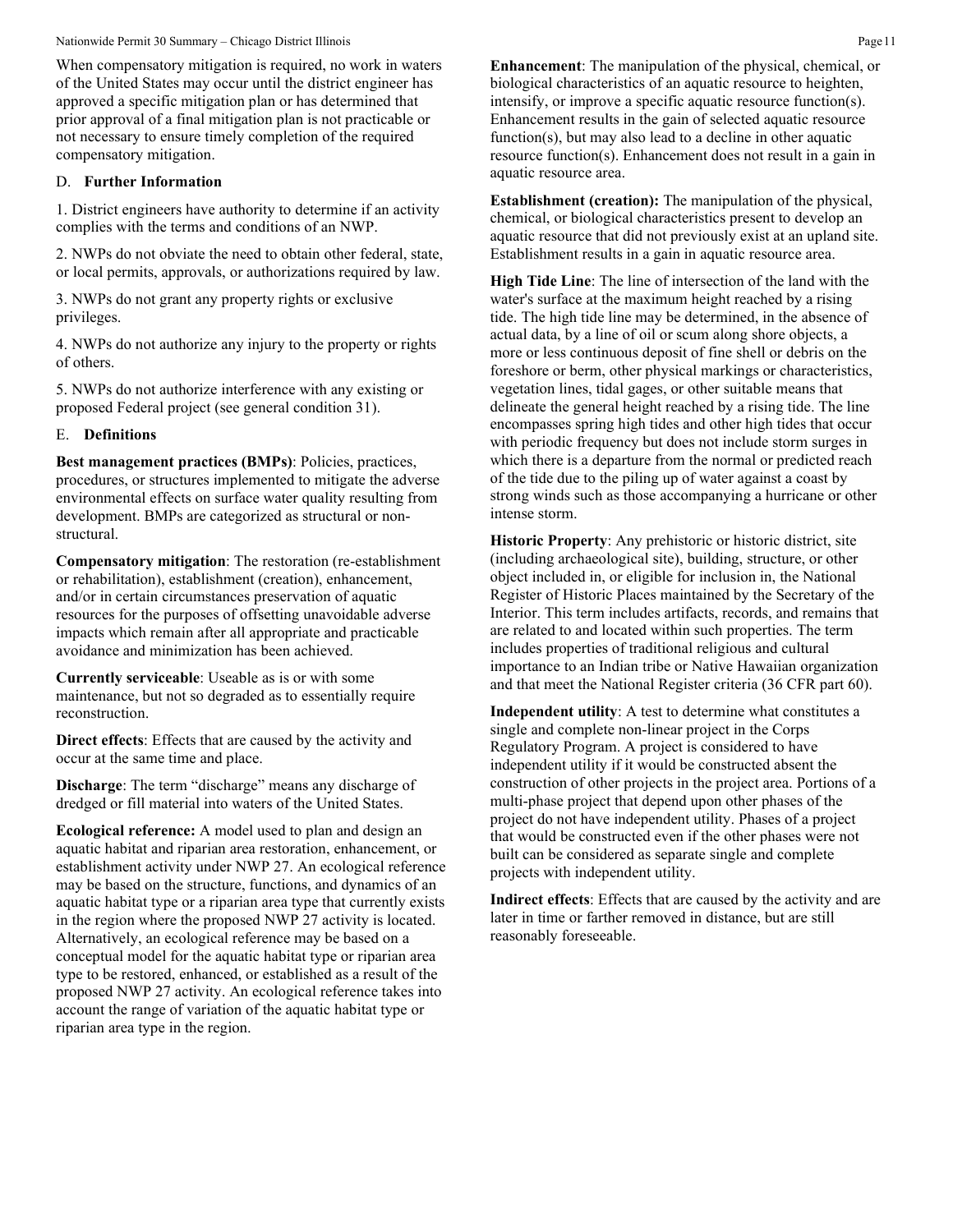#### Nationwide Permit 30 Summary – Chicago District Illinois Page 12

**Loss of waters of the United States**: Waters of the United States that are permanently adversely affected by filling, flooding, excavation, or drainage because of the regulated activity. The loss of stream bed includes the acres of stream bed that are permanently adversely affected by filling or excavation because of the regulated activity. Permanent adverse effects include permanent discharges of dredged or fill material that change an aquatic area to dry land, increase the bottom elevation of a waterbody, or change the use of a waterbody. The acreage of loss of waters of the United States is a threshold measurement of the impact to jurisdictional waters for determining whether a project may qualify for an NWP; it is not a net threshold that is calculated after considering compensatory mitigation that may be used to offset losses of aquatic functions and services. Waters of the United States temporarily filled, flooded, excavated, or drained, but restored to pre-construction contours and elevations after construction, are not included in the measurement of loss of waters of the United States. Impacts resulting from activities that do not require Department of the Army authorization, such as activities eligible for exemptions under section 404(f) of the Clean Water Act, are not considered when calculating the loss of waters of the United States.

**Navigable waters:** Waters subject to section 10 of the Rivers and Harbors Act of 1899. These waters are defined at 33 CFR part 329.

**Non-tidal wetland**: A non-tidal wetland is a wetland that is not subject to the ebb and flow of tidal waters. Non-tidal wetlands contiguous to tidal Start Printed Page 57394waters are located landward of the high tide line (i.e., spring high tide line).

**Open water:** For purposes of the NWPs, an open water is any area that in a year with normal patterns of precipitation has water flowing or standing above ground to the extent that an ordinary high water mark can be determined. Aquatic vegetation within the area of flowing or standing water is either non-emergent, sparse, or absent. Vegetated shallows are considered to be open waters. Examples of "open waters" include rivers, streams, lakes, and ponds.

**Ordinary High Water Mark**: The term ordinary high water mark means that line on the shore established by the fluctuations of water and indicated by physical characteristics such as a clear, natural line impressed on the bank, shelving, changes in the character of soil, destruction of terrestrial vegetation, the presence of litter and debris, or other appropriate means that consider the characteristics of the surrounding areas.

**Perennial stream**: A perennial stream has surface water flowing continuously year-round during a typical year.

**Practicable:** Available and capable of being done after taking into consideration cost, existing technology, and logistics in light of overall project purposes.

**Pre-construction notification:** A request submitted by the project proponent to the Corps for confirmation that a particular activity is authorized by nationwide permit. The request may be a permit application, letter, or similar document that includes information about the proposed work and its anticipated environmental effects. Pre-construction notification may be required by the terms and conditions of a nationwide permit, or by regional conditions. A preconstruction notification may be voluntarily submitted in cases where pre-construction notification is not required and the project proponent wants confirmation that the activity is authorized by nationwide permit.

**Preservation**: The removal of a threat to, or preventing the decline of, aquatic resources by an action in or near those aquatic resources. This term includes activities commonly associated with the protection and maintenance of aquatic resources through the implementation of appropriate legal and physical mechanisms. Preservation does not result in a gain of aquatic resource area or functions.

**Re-establishment**: The manipulation of the physical, chemical, or biological characteristics of a site with the goal of returning natural/historic functions to a former aquatic resource. Re-establishment results in rebuilding a former aquatic resource and results in a gain in aquatic resource area and functions.

**Rehabilitation**: The manipulation of the physical, chemical, or biological characteristics of a site with the goal of repairing natural/historic functions to a degraded aquatic resource. Rehabilitation results in a gain in aquatic resource function, but does not result in a gain in aquatic resource area.

**Restoration**: The manipulation of the physical, chemical, or biological characteristics of a site with the goal of returning natural/historic functions to a former or degraded aquatic resource. For the purpose of tracking net gains in aquatic resource area, restoration is divided into two categories: Reestablishment and rehabilitation.

**Riffle and pool complex**: Riffle and pool complexes are special aquatic sites under the 404(b)(1) Guidelines. Riffle and pool complexes sometimes characterize steep gradient sections of streams. Such stream sections are recognizable by their hydraulic characteristics. The rapid movement of water over a course substrate in riffles results in a rough flow, a turbulent surface, and high dissolved oxygen levels in the water. Pools are deeper areas associated with riffles. A slower stream velocity, a streaming flow, a smooth surface, and a finer substrate characterize pools.

**Riparian areas**: Riparian areas are lands next to streams, lakes, and estuarine-marine shorelines. Riparian areas are transitional between terrestrial and aquatic ecosystems, through which surface and subsurface hydrology connects riverine, lacustrine, estuarine, and marine waters with their adjacent wetlands, non-wetland waters, or uplands. Riparian areas provide a variety of ecological functions and services and help improve or maintain local water quality. (See general condition 23.)